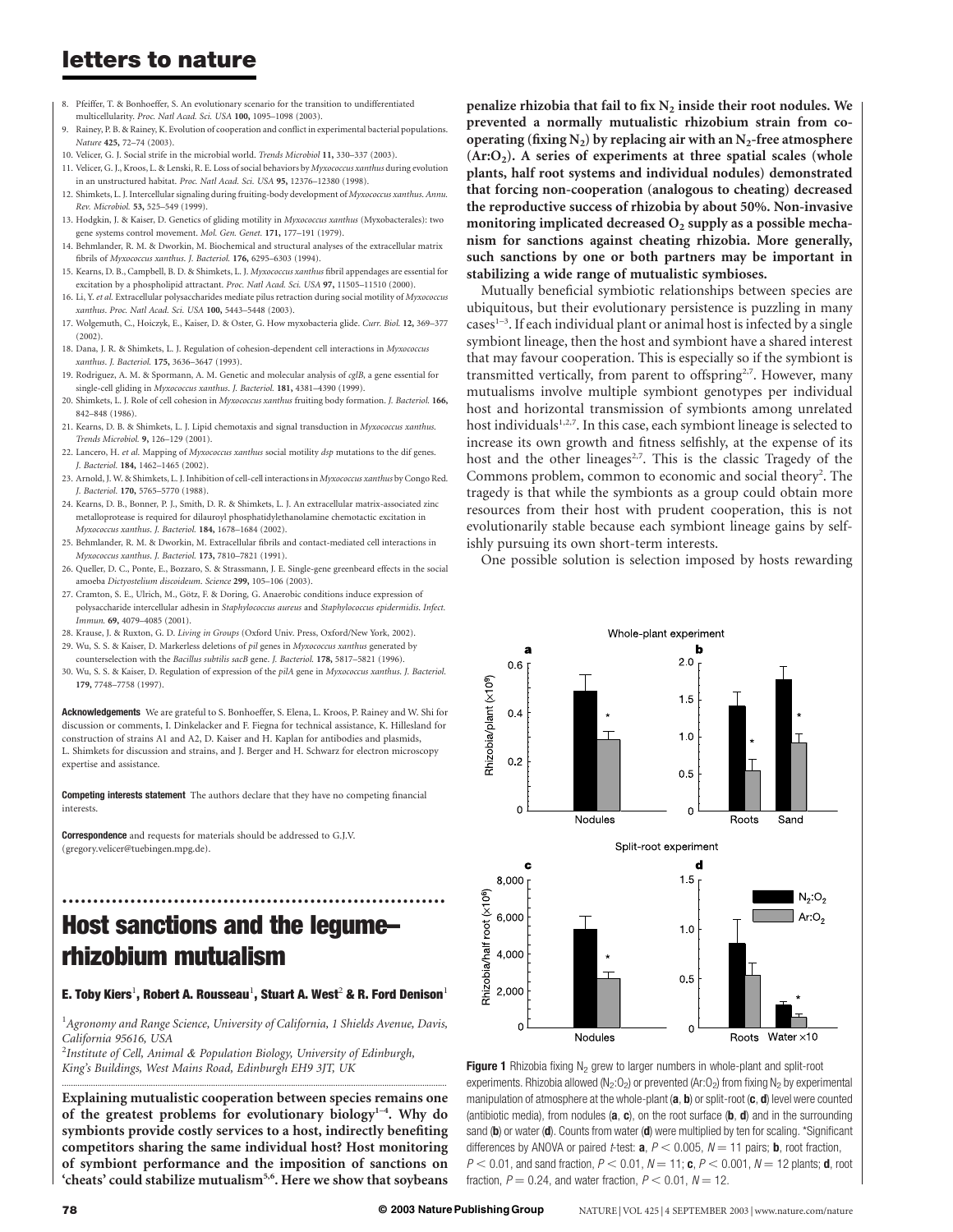cooperation or punishing less cooperative behaviour<sup>3–6,8,9</sup>. This 'sanctions' hypothesis is an evolutionary analogue of the 'policing' that can stabilize cooperation within species<sup>10</sup>, such as within social insect colonies<sup>11</sup>. Although sanctions could be important in stabilizing symbiotic mutualisms between species<sup>8</sup>, the difficulty of manipulating most mutualisms experimentally has precluded previous experimental tests of the sanctions hypothesis, or indeed of alternative hypotheses.

Here, we test the sanctions hypothesis with the legume– rhizobium mutualism. Rhizobia are bacteria that fix  $N_2$  within the root nodules of their host legume plants.  $N_2$  fixation is clearly beneficial to the host plant, because it supplies nitrogen needed for growth and photosynthesis. But  $N_2$  fixation (at rates that greatly exceed the nitrogen needs of rhizobia) is energetically costly to the bacteria, and hence reduces the resources that could be allocated to their own growth and reproduction<sup>5,6</sup>. A single legume plant is typically infected by several different bacterial lineages<sup>5</sup>, creating a potential tragedy of the commons. Consequently, if plants treat fixing and non-fixing nodules similarly (that is, no sanctions), natural selection will favour rhizobia that invest very little in  $N_2$ fixation<sup>5,6</sup>. Rhizobia vary greatly in the benefits they provide to legumes. Strains that fix little or no  $N_2$  after they form root nodules on legumes are common in some soils $12,13$ . Given the cost of  $N_2$  fixation, why haven't these cheats completely displaced cooperators? Some mutualisms may be stabilized by the tendency of individuals to associate selectively with better cooperators $14$ , but legumes cannot consistently recognize and exclude non-fixing rhizobia from infecting their roots<sup>15,16</sup>.

The legume–rhizobium system offers exceptional opportunities to test the sanctions hypothesis. We can force rhizobia to cheat by replacing air  $(N_2:O_2, 80:20 \text{ v/v})$  with a gas mixture  $(Ar:O_2, 80:20 \text{ m})$  $v/v$ ) containing only traces of N<sub>2</sub> (about 0.03% v/v). We estimate that this treatment reduces  $N_2$  fixation to about 1% of normal, based on a  $K_{\rm m}$  (half-saturation N<sub>2</sub> concentration) of about 3%<sup>17</sup>. This method allows precise control of when and where rhizobia fix  $N_2$ , without possible confounding effects associated with non-fixing strains. We used this method with soybean (Glycine max) and its symbiont Bradyrhizobium japonicum. These rhizobia are often mutualistic, but 'ineffective strains', which take plant resources but fix little or no  $N_2$ , are widespread<sup>13,15,16</sup>. We forced rhizobial cheating in: (1) whole plants; (2) one-half of the root system; or (3) individual nodules. In each case, we imposed cheating by exposing target nodules to a nearly  $N_2$ -free atmosphere and exposed control nodules



**Figure 2** Rhizobia fixing  $N_2$  grew to larger numbers in the single-nodule experiment. Rhizobia allowed to fix (N<sub>2</sub>:O<sub>2</sub>) or prevented from fixing (Ar:O<sub>2</sub>) N<sub>2</sub> were counted (antibiotic media) on a per-nodule and per-nodule-mass basis after 10 d of treatment. \*Significant differences by paired *t*-test with  $N = 6$  experiments: per nodule,  $P < 0.05$ ; per nodule mass,  $P < 0.01$ .

to air. In the absence of sanctions, we would expect rhizobia fixing little  $N_2$  to direct more resources to their own growth and reproduction. In contrast, if host plants detect the near-cessation of  $N_2$  fixation and apply effective sanctions, then we would predict greater growth and reproduction in the rhizobia allowed to fix  $N_2$  normally.

As predicted by the sanctions hypothesis, forcing rhizobia to cheat by preventing  $N_2$  fixation led to a significant decrease in their fitness.  $N_2$ -fixing rhizobia consistently grew to larger numbers than non-fixing rhizobia in nodules, whether cheating was forced at the plant (Fig. 1a), half-root (Fig. 1c), or nodule level (Fig. 2). In addition, there was a twofold difference (after one plant generation) in release of rhizobia into surrounding sand (Fig. 1b) or nutrient solution (Fig. 1d). Furthermore, rhizobia that had fixed  $N_2$  in nodules had greater survival in sand over five months than rhizobia from the non-fixing treatment (paired *t*-test,  $P < 0.01$ ,  $N = 12$ ).

The decrease in fitness of the non-fixing rhizobia was associated with a decrease in resource allocation to non-fixing nodules by host plants, as indicated by nodule mass. In experiments where rhizobia were forced to cheat at the half-root or individual-nodule level, each host plant had both fixing and non-fixing nodules, allowing selective partitioning of resources by the host plant. Consistent with the sanctions hypothesis, final nodule fresh weight was higher



Figure 3  $O_2$  relations in single nodules where rhizobia were allowed to fix ( $N_2:O_2$ ) or prevented from fixing (Ar:O<sub>2</sub>) N<sub>2</sub>. Within 48 h, non-fixing nodules had significantly lower nodule interior  $O<sub>2</sub>$  concentration under 20%  $O<sub>2</sub>$ , as calculated from leghaemoglobin oxygenation (paired *t*-test,  $P < 0.001$ ,  $N = 6$ ), and significantly lower  $O<sub>2</sub>$  permeability (paired *t*-test,  $P < 0.05$ ,  $N = 6$ ), relative to controls. Data are presented as % of initial concentration to standardize for any initial differences. A correction for increasing nodule size in controls would have further increased permeability differences between the treatments.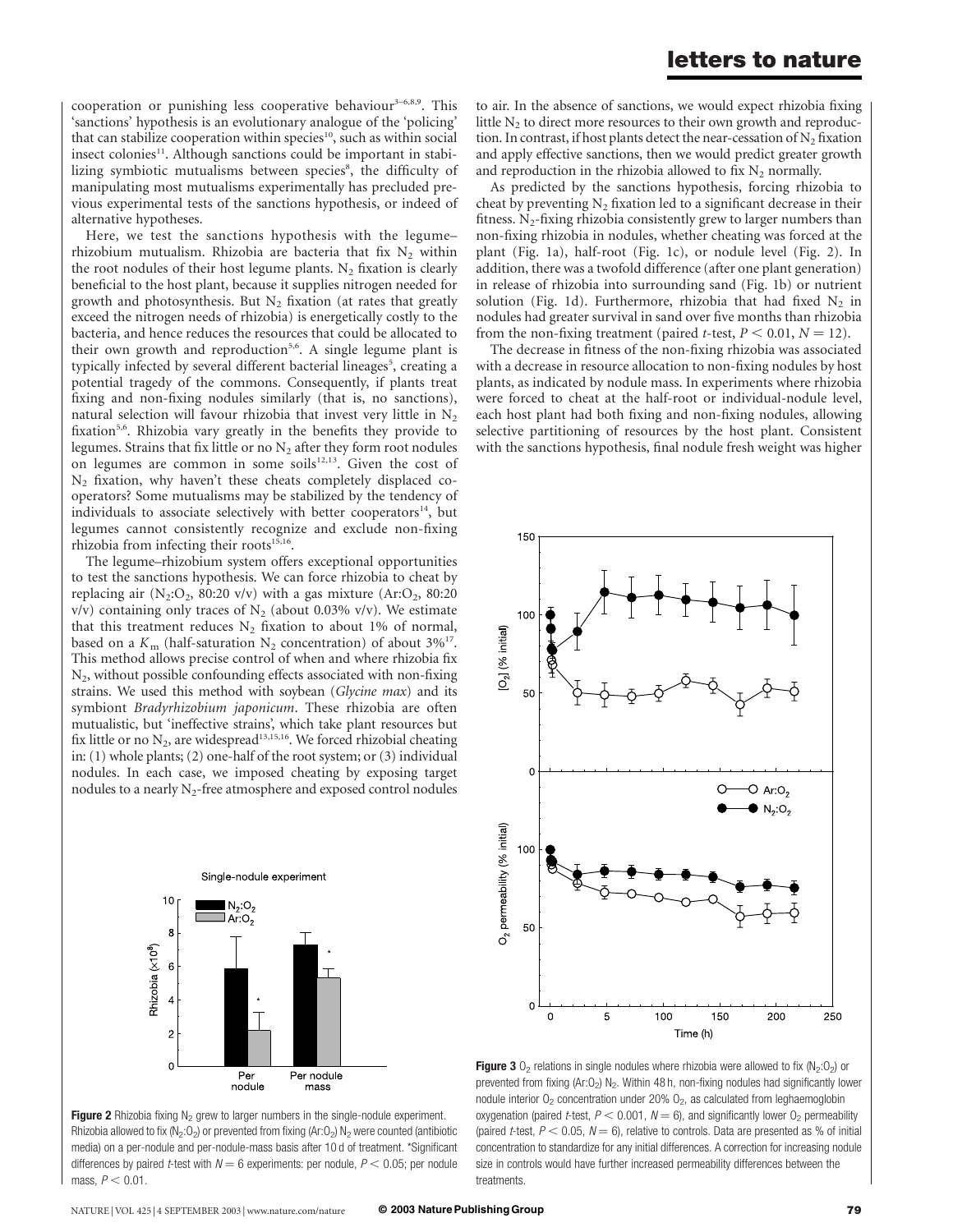### letters to nature

in  $N_2$ -fixing nodules, both in the split-root experiment (paired t-test,  $P < 0.001$ ,  $N = 12$ ) and in the single-nodule experiment (paired *t*-test,  $P < 0.05$ ,  $N = 6$ ). In addition, root dry weights were higher on the  $N_2$ -fixing side in the split-root experiment (paired t-test,  $P < 0.05$ ,  $N = 12$ ). These results demonstrate how differences in resource allocation<sup>13,18</sup> at the nodule level are linked to differences in rhizobial fitness.

What is the mechanism by which these sanctions are carried out? Host plants could impose sanctions on non-fixing nodules by attacking rhizobia directly or by decreasing the supply of any resource required for growth<sup>5,19</sup>. It appears that a decrease in  $O_2$ supply may be the primary mechanism. Nodule interior  $O_2$  concentration and nodule  $O_2$  permeability were both lower in nonfixing nodules within 48 h of the initiation of the experiment (Fig. 3). This decrease in nodule interior  $O_2$  concentration, previously seen in whole-plant experiments<sup>20</sup>, is the opposite of what would have happened if photosynthate supply had decreased enough to limit respiration in the nodule interior. A lack of significant differences between treatments in  $O_2$ -saturated respiration rate (paired t-test,  $P = 0.47$ ,  $N = 6$ ) also indicated that photosynthate supply did not limit respiration more in non-fixing nodules. Nodule  $O_2$  permeability responds to various conditions that affect nitrogen supply and demand<sup>21,22</sup>, but responses to soil nitrogen are in the opposite direction (that is, greater  $O_2$  permeability when less nitrogen is available)<sup>23</sup> from the response we found to differences in  $N_2$  fixation. Our results therefore appear to be a specific response to rhizobial defection.

A key assumption in these experiments is that nitrogen supply is unlikely to limit the growth or reproduction of rhizobia in nonfixing nodules directly. Much of the nitrogen needed for nodule growth is imported from the phloem, even in nodules that are exporting much larger quantities of nitrogen to the  $xy$ lem<sup>24</sup>. Even under the conservative assumption that plants force complete



Figure 4 Nodule structure and the life history of rhizobia. After rhizobia differentiate into  $N_2$ -fixing bacteroids, they lose the ability to reproduce in nodules with indeterminate growth (for example, pea), but not in nodules with determinate growth (for example, soybean) $^5$ . The gas permeability of the O $_2$  diffusion barrier is under the control of the plant in both types of nodule<sup>21,22</sup>. The peribacteroid unit (PBU) consists of one or more bacteroids surrounded by a plant membrane, which could perhaps allow sanctions at the bacteroid level.

nitrogen autonomy on rhizobia in non-fixing nodules, we still estimate that even 1% of the  $N_2$  fixation rate in air would provide enough nitrogen to prevent any direct limitation on rhizobial growth. Specifically, if we assume an  $N_2$  fixation rate in air of 2.6 mg N per g of dry weight of nodule per h (0.276 mmol  $H_2$  and 3 mol  $H_2$  per mol  $N_2$ )<sup>20</sup> and 2.5 mg bacteroid N per g dry weight of nodule (15 mg bacteroid protein and 6 mg protein per mg  $N$ )<sup>25</sup>, the bacteroids (the differentiated,  $N_2$ -fixing form of rhizobia) in nodules exposed to air would fix enough nitrogen to double in less than an hour. Even at only 1% of the  $N_2$ -fixation rate in air, bacteroids in the  $Ar:O<sub>2</sub>$  treatment would fix enough nitrogen to have quadrupled their numbers during the 240 h duration of our single-nodule experiments.

The nodules in our experiment contained only one strain of rhizobia. Mixed nodules can occur, but there is little information on their frequency under field conditions<sup>5</sup>. The potential tragedy of the commons that results from multiple strains per host<sup>1,3</sup> could also apply to mixed individual nodules. Mixed nodules might reduce the evolutionary effects of nodule-level sanctions if cheats sharing a nodule with mutualists are somewhat protected from nodule-level sanctions<sup>5</sup>. The sanctions reported here are less severe than the flower abortion seen in some yuccas<sup>9</sup>. If rhizobial cheats accumulate more resources than mutualists in the same nodule, as seen by electron microscopy $16$ , this could perhaps explain the persistence of cheats, despite the fitness cost of cheating in single-strain nodules.

Sanctions directed at specific bacteroids within nodules could be effective in mixed nodules, but only in species in which bacteroids retain the ability to reproduce. Ironically, the most recent evidence for sanctions against bacteroids comes from pea nodules<sup>26</sup>. In contrast to soybean nodules, bacteroids in pea nodules leave no descendants<sup>5,27,28</sup>, so denying them resources would have no direct effect on the evolutionary maintenance of cooperation. Only undifferentiated rhizobia, which never fixed  $N_2$ , escape into the soil after pea nodules senesce (Fig. 4). Whole-nodule sanctions, such as cutting off  $O_2$  supply, could affect the survival and reproduction of all rhizobia in the nodule interior. This would impose selection on whichever form is reproductive, and therefore central to the evolution of a given species<sup>5</sup>.

Our results support the hypothesis that legumes select for more cooperative rhizobia by imposing sanctions on the basis of the amount of  $N_2$  that rhizobia fix once established inside nodules. The hypothesis that host sanctions could lead to the evolutionary stabilization of the legume–rhizobium mutualism has been shown previously to be theoretically robust<sup>6,8</sup>. More generally, sanctions are one way in which the host can control the resource environment of their symbiont, and hence impose a selective environment that favours cooperative behaviour. Mechanisms that can do this, such as sanctions and other more indirect methods<sup>1,3</sup>, could be important in stabilizing a wide range of mutualistic symbioses. This is because they can favour cooperation when cooperation is otherwise hardest to explain: when there are many symbiont strains per host and there is horizontal symbiont transmission among unrelated host individuals<sup>1,2,7</sup>.

#### Methods

We used an Ar:  $O_2$  atmosphere with only traces of  $N_2$  (about 0.03%, by mass spectrometry) to mimic rhizobial cheats that suddenly stop fixing  $N_2$ . In future experiments, we could alter the timing and composition of gas treatments to simulate rhizobia with different fixation patterns (for example, fixing  $N_2$  at 25% of potential).

#### Whole-plant experiment

Seeds of a dwarf cultivar of soybean (Glycine max; cv. T243, Strain PI 548224, USDA Soybean Germplasm Collection) were sterilized, germinated and planted into autoclaved 700 ml chambers made from stacked Magenta GA-7 culture boxes filled with quartz sand. An air-driven pump recirculated sterile N-free nutrient solution in each chamber. Bradyrhizobium japonicum strain USDA 110 ARS was injected into the sand at the base of each seeding, 7 d after planting. Plants were grown with photosynthetically active radiation of 600  $\mu$ E m<sup>-2</sup> s<sup>-1</sup> and 14 h photoperiod. Replicate plants were grouped into four blocks based on acetylene reduction estimates of initial nitrogenase activity and